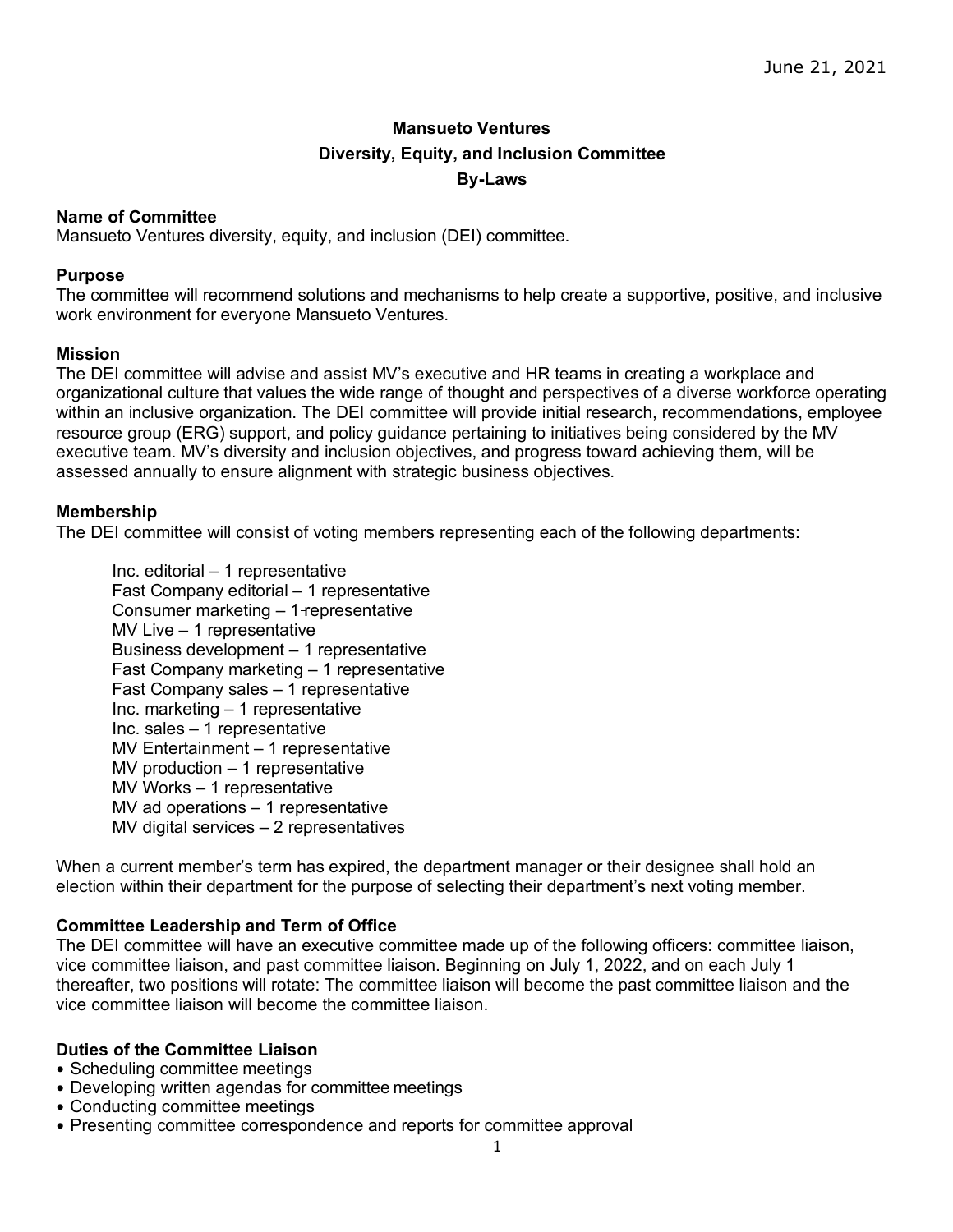- Ensuring the preparation and distribution of committee meeting minutes
- Communicating to executive leadership (Direct point of com… from charter)

### **Duties of the Vice Committee Liaison**

The vice committee liaison shall perform the duties of the committee liaison in the committee liaison's absence. The vice committee liaison shall maintain the records of all meetings and activities of the committee. If the vice committee liaison must preside over a meeting of the committee in the committee liaison's absence, the vice committee liaison may delegate responsibility for records of the committee to another member of the committee until they are able to resume their duties.

# **Secretary**

The secretary shall be responsible for recording, posting, and filing of the minutes of all committee meetings, notifying all committee members and colleagues of all meetings of the committee, and maintaining the files of the committee.

#### **Treasurer**

The treasurer shall receive, disburse, and account for all funds of the committee and its activities, present a written report of finances at least once per quarter, coordinate all budget and financial decisions, and prepare the budget for the next fiscal year to be voted upon by the committee and presented to the CEO for approval. The treasurer is also responsible for submitting all applicable invoices and funding requests to Mansueto's CFO for payment or distribution of funds.

### **Election of Vice Committee Liaison, Secretary, and Treasurer**

The election of these positions will be held during the month of May of each calendar year, and their term of office will begin on June 1.

#### **Executive Officer Vacancies**

In the case of resignation or inability to serve as a member of the executive committee, an election will be held during the next scheduled committee meeting. The newly elected officer will serve for the remainder of the term.

# **Subcommittee Leads**

The subcommittee leads will be selected by majority vote of the committee members. The outgoing subcommittee lead will remain as a member of the subcommittee for an additional one year and will assume the role of past subcommittee lead in order to maintain the continuity of the subcommittee.

#### **Length of Committee Member Terms**

Committee members will serve a continuous term of one or two years. The terms have been established as follows:

- 1. Committee liaison Two-year term
- 2. Subcommittee leads Two-year term
- 3. Past subcommittee lead One-year term
- 4. Committee Members One-year term

#### **Term Expiration**

Starting in June 2022, each charter committee member's term will expire by the department schedule outlined below, after which the established terms (above) will take effect.

# **June 2022**

Inc. editorial – 1 representative Fast Company editorial – 1 representative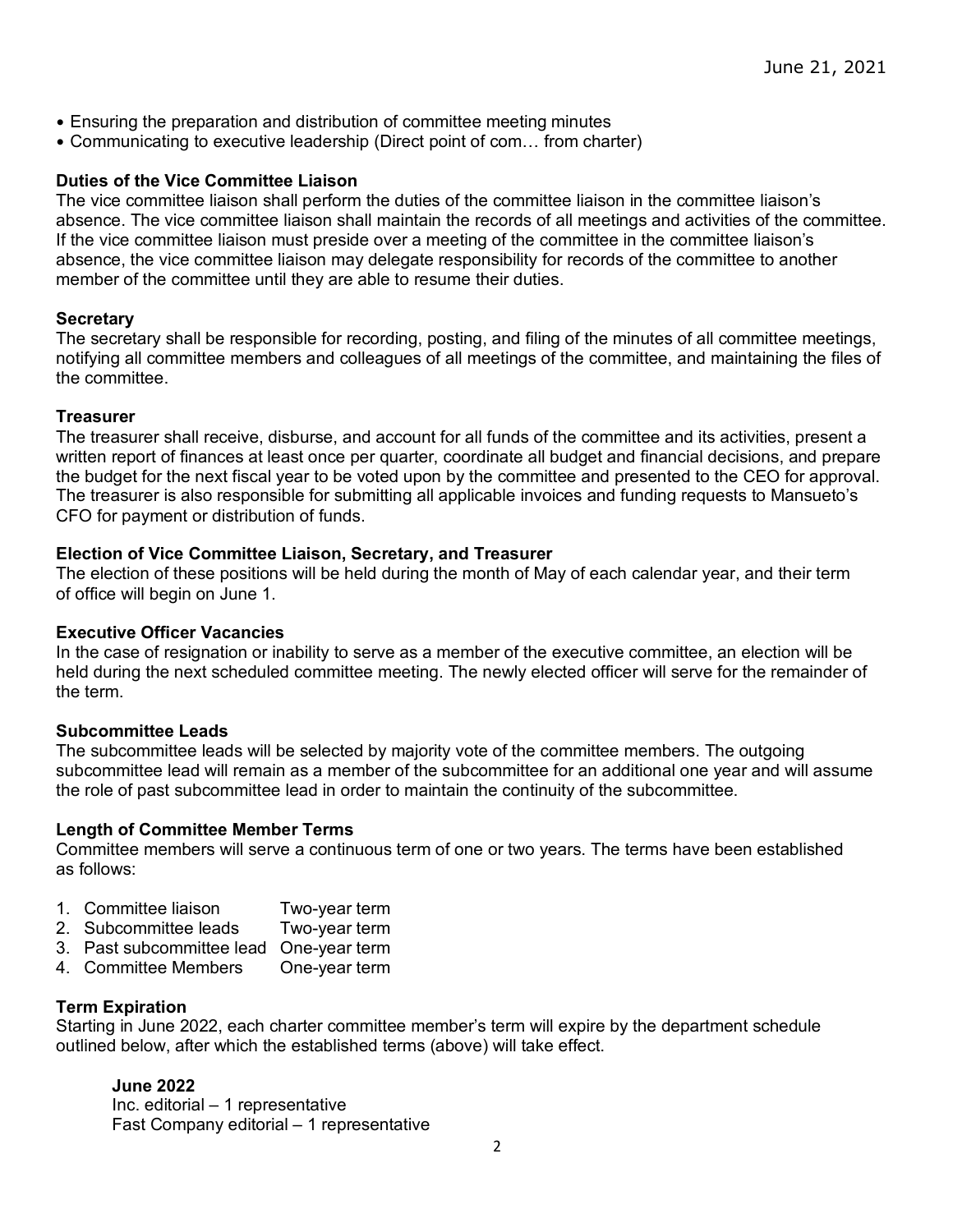Consumer marketing – 1 representative MV Live – 1 representative Business development – 1 representative

# **September 2022**

Fast Company marketing – 1 representative Fast Company sales – 1 representative Inc. marketing – 1 representative Inc. sales – 1 representative MV Entertainment – 1 representative

### **December 2022**

MV production – 1 representative MV Works – 1 representative MV ad operations – 1 representative MV digital services – 2 representatives

At the expiration of their term, a committee member may be renominated and elected for an additional term by majority vote of the department members on two conditions:

- 1. The member has the desire to continue as a committee member, and
- 2. the member has the approval of their manager to continue serving on the committee.

Members being renominated will be excluded from voting during the election process. Committee members will serve no more than six consecutive years.

#### **Vacancies**

If a department's current committee member leaves prior to the end of their term, the department manager or their designee shall hold an election within their department for the purpose of selecting their department's next voting member.

#### **Executive Sponsor**

The committee will have one executive sponsor who will be elected by majority vote of the committee members. The executive sponsor will support the committee by:

- providing guidance to committee members;
- acting as the link between the committee and senior management;
- acting as an arbitrator and making decisions that may be beyond the authority of the committee members; and
- supporting DEI members in presentation of recommendations to the executive team.

The executive sponsor will serve a 12-month term on the committee. An executive sponsor who has already served a term may ask to serve for up to two additional terms. Such requests will be considered in light of the sponsor's expertise and commitment, and with consideration to the benefit of providing the opportunity to serve on this committee to other sponsors.

In the event that the executive sponsor voluntarily exits the committee, an election will be conducted during the next scheduled committee meeting. Executive sponsor candidates will be identified by the CEO and presented to the full body of the committee for consideration. The committee liaison will present the executive sponsor candidates to the committee. The committee will conduct a closed election. The executive sponsor will be elected by majority vote.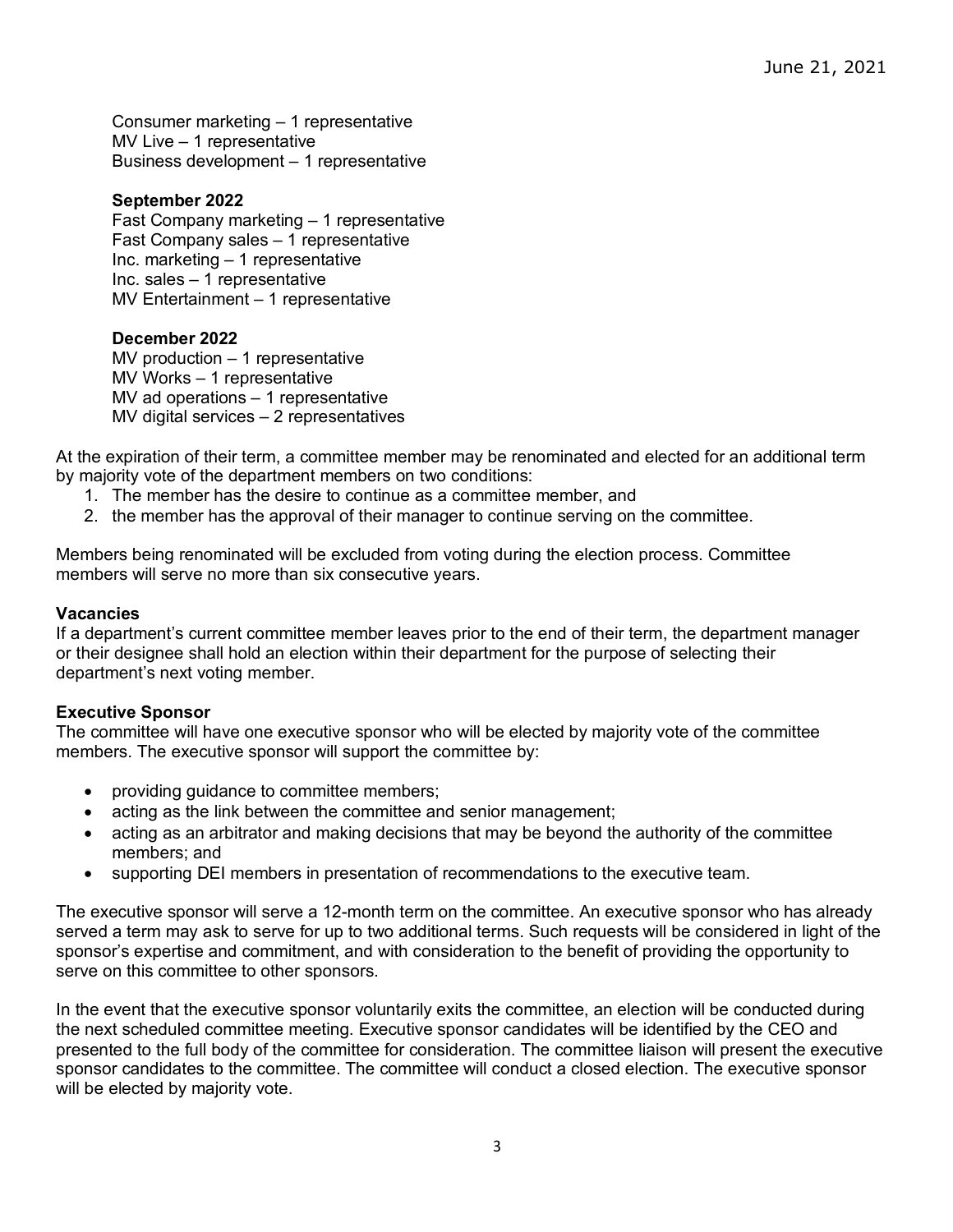# **DEI Committee Meetings**

The DEI committee will meet monthly, or at the call of the committee liaison. The agenda will prescribe the order in which the DEI committee conducts its business. **Committee meetings will be run in accordance with the Consensus Decision-Making Process (see attached addendum).**

# **Quorum**

A quorum of committee members, being at least one more than half of official committee members (14), must be present to conduct business. The meeting may proceed without a quorum for the purposes of presenting information, correspondence, and reporting of old and new business. No vote may be taken without a quorum.

### **Voting**

The committee shall make decisions by a majority vote of regular committee members (14). No vote can be taken without a quorum.

### **Meeting Attendance**

Each representative will attend all DEI committee meetings. If necessary, committee members may attend committee meetings virtually via Zoom. If a member finds that they are unable to commit to regularly attending meetings, it is at the discretion of the appointing authority to replace that member. At the sole discretion of the committee, guests may be invited to attend all or a portion of a committee meeting. When guests have been invited, the committee shall ensure that any confidential committee business is conducted in the absence of those guests.

### **Meeting Minutes**

Minutes will be recorded at each committee meeting and distributed to each member at least one week prior to the next scheduled meeting. Minutes of each committee meeting will be published in a centralized location (to be developed) and made available to all colleagues. The committee will retain the committee records for five years. All information, reports, and recommendations of the committee will be included in the minutes. The minutes will also identify committee members who were in attendance and who were excused or absent from each committee meeting.

#### **Bylaws**

Committee by-laws may be amended by the affirmative vote of a majority of the appointed members. However, final approval of amended by-laws will require CEO approval.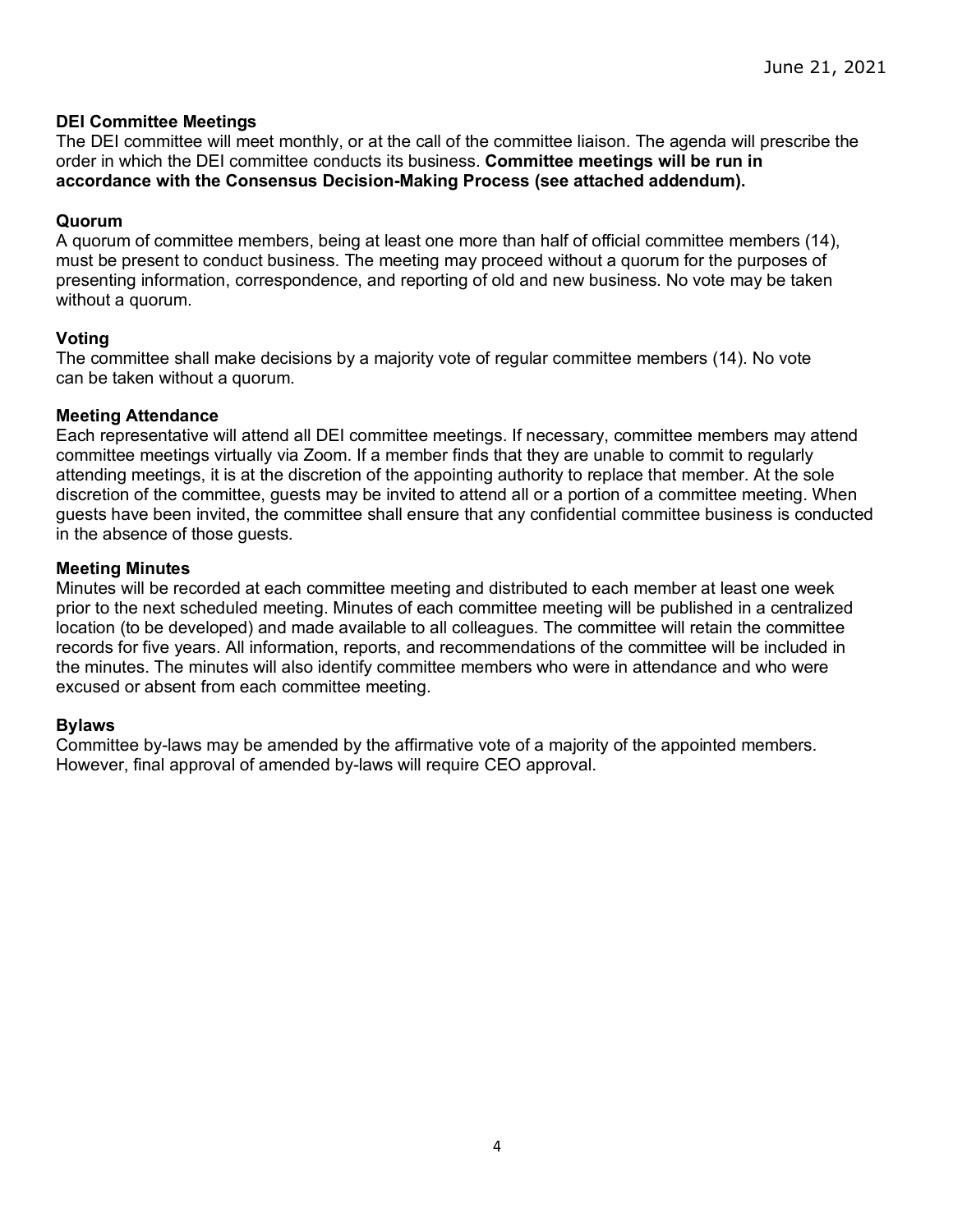# **Addendum: Consensus Decision-Making Process**

#### **Consensus Decision-Making Process**

Consensus decision-making is a creative and dynamic way of reaching agreement between all members of a group. Instead of simply voting for an item and having the majority of the group getting their way, a group using consensus is committed to finding solutions that everyone actively supports, or at least can live with. This ensures that all opinions, ideas, and concerns are taken into account. Through listening closely to each other, the group aims to come up with proposals that work for everyone.

### **Facilitation**

Committee liaison to define time allotted to each issue based on the current stage (defined below). They will direct meetings to ensure that all voices are called upon, decisions are made, and follow-up items are defined.

### **Stages**

### **Stage 1: Introduce an issue and explain why it needs to be discussed.**

Committee members will define an issue prior to meeting in a way that sets up the question to be addressed. Ideally the question before us should not be a "yes" or "no" but an open question. Sample: "We have a request to record our meetings, but this may impact our the openness with which we encourage people to participate in meetings. How should we proceed?"

#### **Stage 2: Open up discussion, allowing everyone time to process the information and gather their initial reactions and thoughts.**

Good consensus decisions take into account the feelings, needs, concerns of everyone in the group. This stage is about making time to hear and share these and to get out people's different perspectives and ideas.

#### **Stage 3: Explore ideas in a broad discussion**

Collect a range of ideas for solving the problem. Draw on all the experience, knowledge, and wisdom present in your group.

#### **Stage 4: After discussing the issue freely, move on to formulating a proposal on what needs to be done.**

Define the next steps, which means coming up with a proposal by combining elements from several different ideas or perspectives.

#### **Stage 5: Amend the proposal,**

**Ensure that everyone understands the proposal and check whether people have any concerns.**

#### **Stage 6: Test for agreement**

By clearly stating the proposal and asking people to signal whether they agree or disagree, we get an accurate picture of whether consensus has been reached.